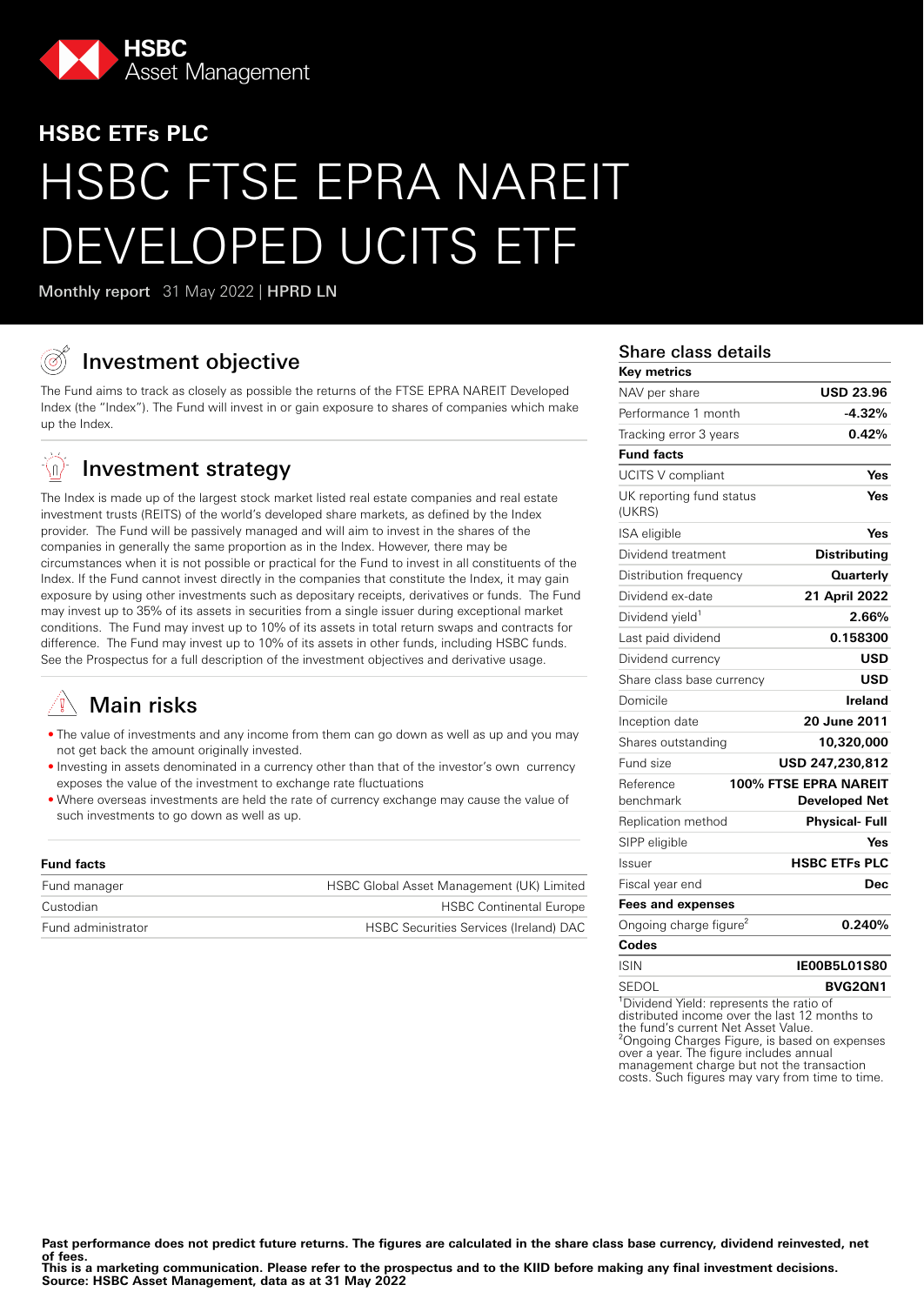#### HSBC ETFs PLC HSBC FTSE EPRA NAREIT DEVELOPED UCITS ETF Monthly report 31 May 2022 | HPRD LN



| Performance (%)     | YTD      |         | month 3 months 6 months |         | vear    | 3 vears ann | 5 years ann | 10 vears ann                          |
|---------------------|----------|---------|-------------------------|---------|---------|-------------|-------------|---------------------------------------|
| <b>Fund</b>         | $-13.16$ | $-4.32$ | $-5.48$                 | $-7.66$ | $-4.51$ | 2.56        | 4.07        | 6.32                                  |
| Reference Benchmark | $-13.16$ | $-4.35$ | $-5.53$                 | $-7.66$ | $-4.51$ | 2.50        | 3.97        | 6.31                                  |
| Tracking difference | 0.00     | 0.03    | 0.05                    | 0.00    | 0.01    | 0.06        | 0.10        | 0.02                                  |
| Tracking error      | $- -$    | $- -$   | $- -$                   | $-\, -$ | 0.10    | 0.42        | 0.35        | $\hspace{0.05cm}$ – $\hspace{0.05cm}$ |

| <b>Rolling performance</b><br>(%) |         |       | 31/05/21- 31/05/20- 31/05/19- 31/05/18- 31/05/17- 31/05/16- 31/05/15- 31/05/14- 31/05/13- 31/05/12-<br>31/05/22 31/05/21 31/05/20 31/05/19 31/05/18 31/05/17 31/05/16 31/05/15 31/05/14 31/05/13 |      |      |       |      |      |      |       |
|-----------------------------------|---------|-------|--------------------------------------------------------------------------------------------------------------------------------------------------------------------------------------------------|------|------|-------|------|------|------|-------|
| <b>Fund</b>                       | -4.51   | 36.08 | -16.98                                                                                                                                                                                           | 7.77 | 5.03 | -3.11 | 3.37 | 4.98 | 8.95 | 24.03 |
| Reference Benchmark               | $-4.51$ | 36.01 | $-17.08$                                                                                                                                                                                         | 7.53 | 4.93 | 3.06  | 3.39 | 510  | 9.03 | 24.22 |

| <b>Equity characteristics</b> | Fund   | Reference<br><b>Benchmark</b> |
|-------------------------------|--------|-------------------------------|
| No. of holdings ex cash       | 386    | 381                           |
| Average market cap (USD Mil)  | 21.223 | 21.259                        |
| Price/earning ratio           | 28.24  | 28.26                         |

#### **Benchmark information**

| Index name                  | 100% FTSE EPRA NAREIT Developed Net |
|-----------------------------|-------------------------------------|
| Index currency              | USD.                                |
| Benchmark type              | <b>Total Return</b>                 |
| Index Rebalancing Frequency | Quarterly                           |
| TR Index Bloomberg Ticker   | TRNGLU                              |
| TR Index Reuters RIC        | TFTRNGLU                            |

82.91

#### **Sector allocation (%)**



**Past performance does not predict future returns. The figures are calculated in the share class base currency, dividend reinvested, net of fees. Source: HSBC Asset Management, data as at 31 May 2022**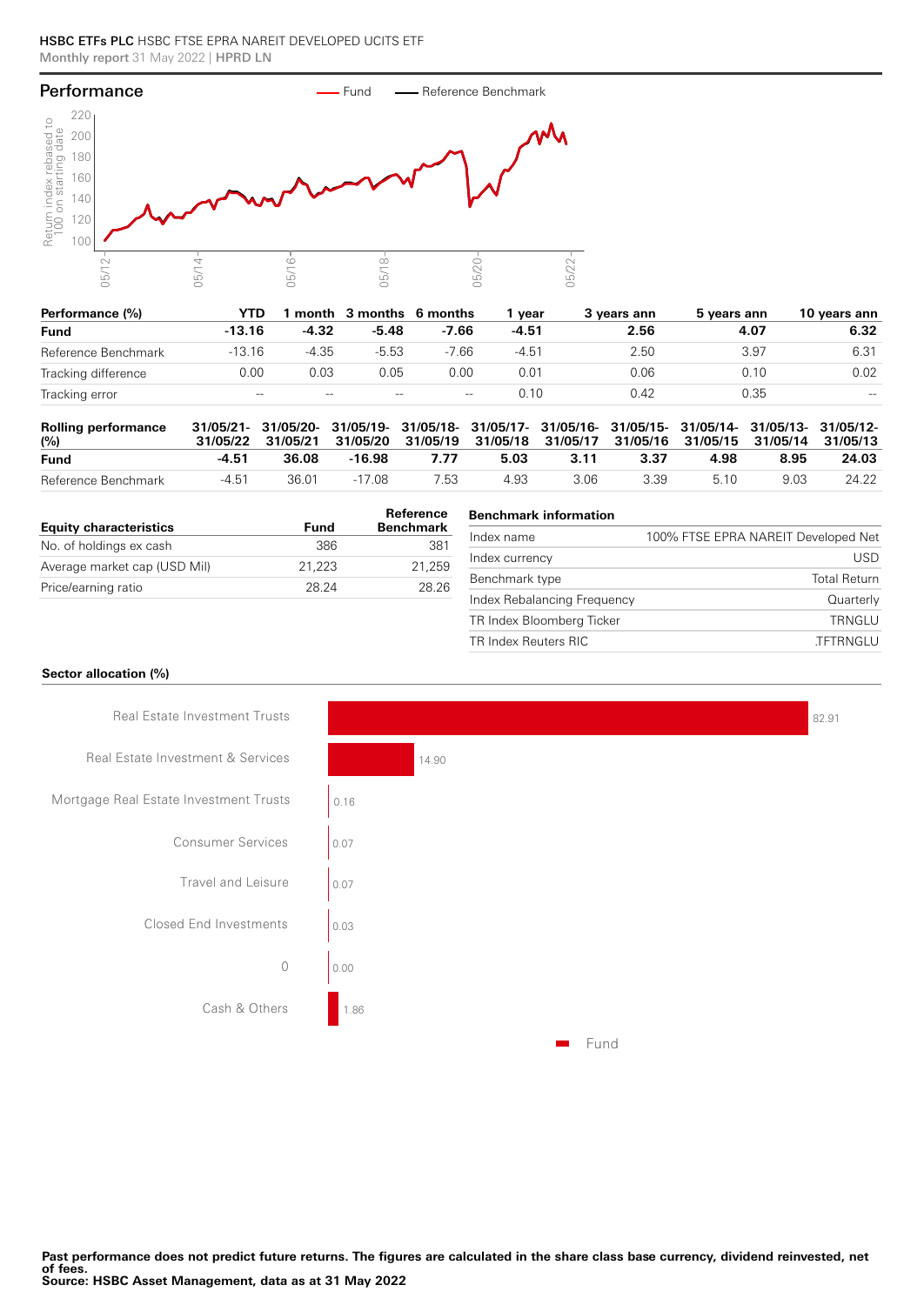#### **Geographical allocation (%)**



| Top 10 holdings           | Location             | <b>Sector</b>                        | Weight (%) |  |
|---------------------------|----------------------|--------------------------------------|------------|--|
| Prologis Inc              | <b>United States</b> | <b>Real Estate Investment Trusts</b> | 5.13       |  |
| Equinix Inc               | <b>United States</b> | <b>Real Estate Investment Trusts</b> | 3.36       |  |
| <b>Public Storage</b>     | <b>United States</b> | <b>Real Estate Investment Trusts</b> | 2.72       |  |
| Digital Realty Trust Inc  | <b>United States</b> | <b>Real Estate Investment Trusts</b> | 2.14       |  |
| Welltower Inc.            | <b>United States</b> | <b>Real Estate Investment Trusts</b> | 2.12       |  |
| Realty Income Corp        | <b>United States</b> | <b>Real Estate Investment Trusts</b> | 2.11       |  |
| Simon Property Group Inc  | <b>United States</b> | <b>Real Estate Investment Trusts</b> | 2.04       |  |
| Vonovia SE                | Germany              | Real Estate Investment and Services  | 1.61       |  |
| AvalonBay Communities Inc | <b>United States</b> | Real Estate Investment Trusts        | 1.58       |  |
| Equity Residential        | <b>United States</b> | <b>Real Estate Investment Trusts</b> | 1.55       |  |

| <b>Exchange name</b>     | Listing date | Trading<br>currency | <b>Trading hours</b> | <b>Bloomberg</b><br>ticker | <b>Reuters RIC Bloomberg</b> | iNAV            | <b>iNAV Reuters</b> |
|--------------------------|--------------|---------------------|----------------------|----------------------------|------------------------------|-----------------|---------------------|
| LONDON STOCK EXCHANGE    | 22 Jun 2011  | USD                 | $08:00 - 16:30$      | <b>HPRD LN</b>             | HPRD.L                       | <b>HPRDUSIV</b> | <b>HPRDUSiv.P</b>   |
| LONDON STOCK EXCHANGE    | 22 Jun 2011  | GBP                 | $08:00 - 16:30$      | <b>HPROLN</b>              | <b>HPROPL</b>                | <b>HPRDGBIV</b> | <b>HPRDGBiv.P</b>   |
| DEUTSCHE BOERSE AG-XETRA | 27 Sep 2013  | EUR.                | $09:00 - 17:30$      | <b>H4ZL GY</b>             | <b>H47L DE</b>               | <b>HPRDEUIV</b> | <b>HPRDEUIv.P</b>   |
| DEUTSCHE BOERSE AG- XFRA | 27 Sep 2013  | <b>EUR</b>          | $08:00 - 20:00$      | H4ZL GR                    | H4ZL.DE                      | <b>HPRDEUIV</b> | <b>HPRDEUIv.P</b>   |
| BORSA ITALIANA SPA       | 16 Jan 2019  | <b>EUR</b>          | $09:00 - 17:35$      | <b>HPRD IM</b>             | HPRD.MI                      | <b>HPRDEUIV</b> | <b>HPRDEUIv.P</b>   |
| SIX SWISS EXCHANGE       | 08 Jun 2018  | USD                 | $09:00 - 17:30$      | <b>HPRD SW</b>             | HPRD.S                       | <b>HPRDUSIV</b> | <b>HPRDUSiv.P</b>   |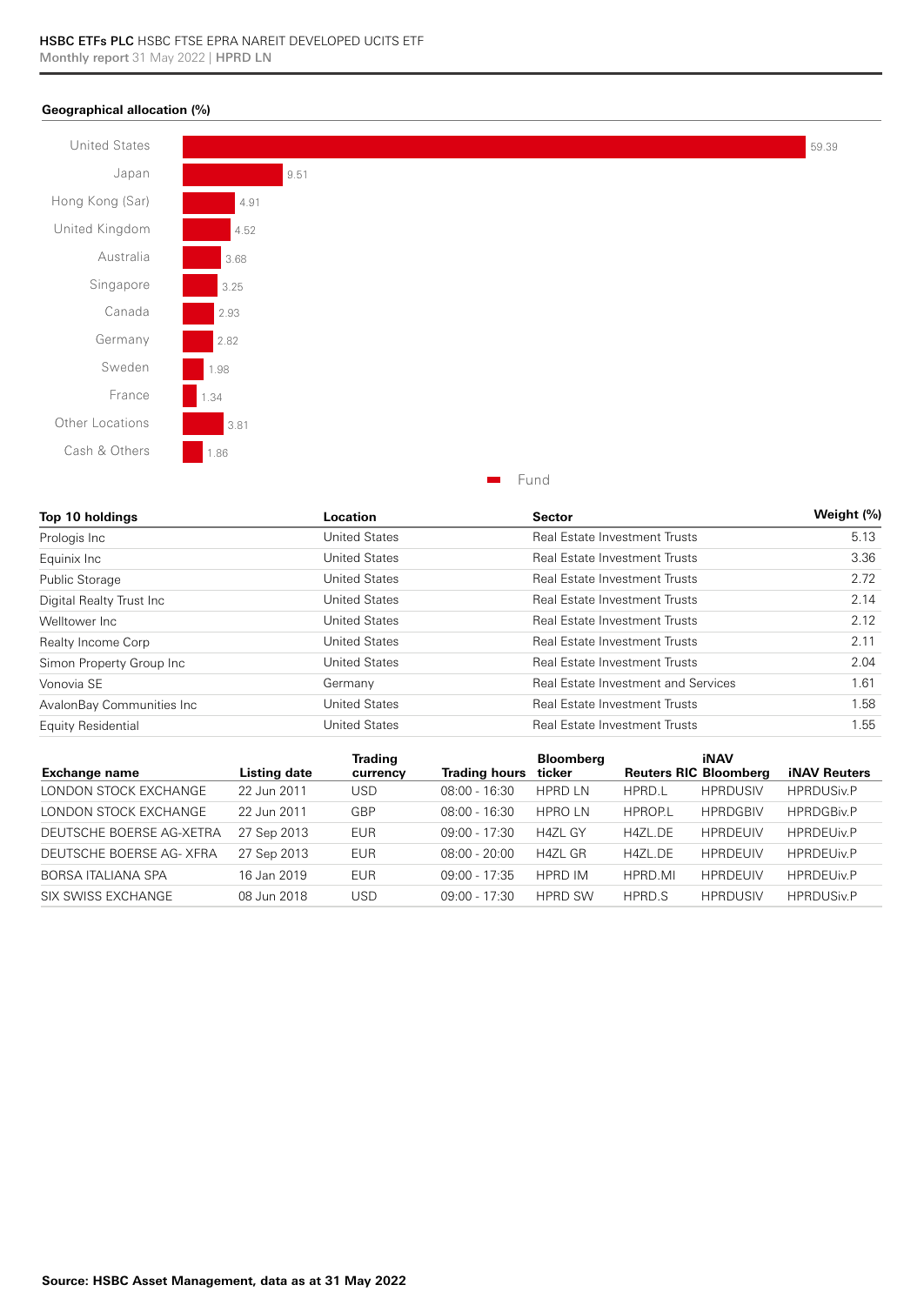### Risk disclosures

- The value of investible securities can change over time due to a wide variety of factors, including but not limited to: political and economic news, government policy, changes in demographics, cultures and populations, natural or human-caused disasters etc.
- To the extent that the Fund seeks to replicate index performance by holding individual securities, there is no guarantee that its composition or performance will exactly match that of the target index at any given time ("tracking error").
- Derivatives may be used by the Fund, and these can behave unexpectedly. The pricing and volatility of many derivatives may diverge from strictly reflecting the pricing or volatility of their underlying reference(s), instrument or asset.
- Investment Leverage occurs when the economic exposure is greater than the amount invested, such as when derivatives are used. A Fund that employs leverage may experience greater gains and/or losses due to the amplification effect from a movement in the price of the reference source.
- Real estate and related investments can be negatively impacted by any factor that makes an area or individual property less valuable.
- Further information on the potential risks can be found in the Key Investor Information Document (KID) and/or the Prospectus or Offering Memorandum.

#### Follow us on:



E-mail: etf.client.services@hsbc.com Website: www.etf.hsbc.com

For more information please contact us at E-mail:

Wholesale.clientservices@hsbc.com. www.assetmanagement.hsbc.com/uk To help improve our service and in the interests of security we may record and/ or monitor your communication with us.

#### **Fund center**



#### **Glossary**



#### Index disclaimer

FTSE International Limited ("FTSE") © FTSE 2021. "FTSE®" is a trade mark of the London Stock Exchange Group companies and is used by FTSE International Limited under licence. All rights in the FTSE indices and / or FTSE ratings vest in FTSE and/or its licensors. Neither FTSE nor its licensors accept any liability for any errors or omissions in the FTSE indices and / or FTSE ratings or underlying data. No further distribution of FTSE Data is permitted without FTSE's express written consent.